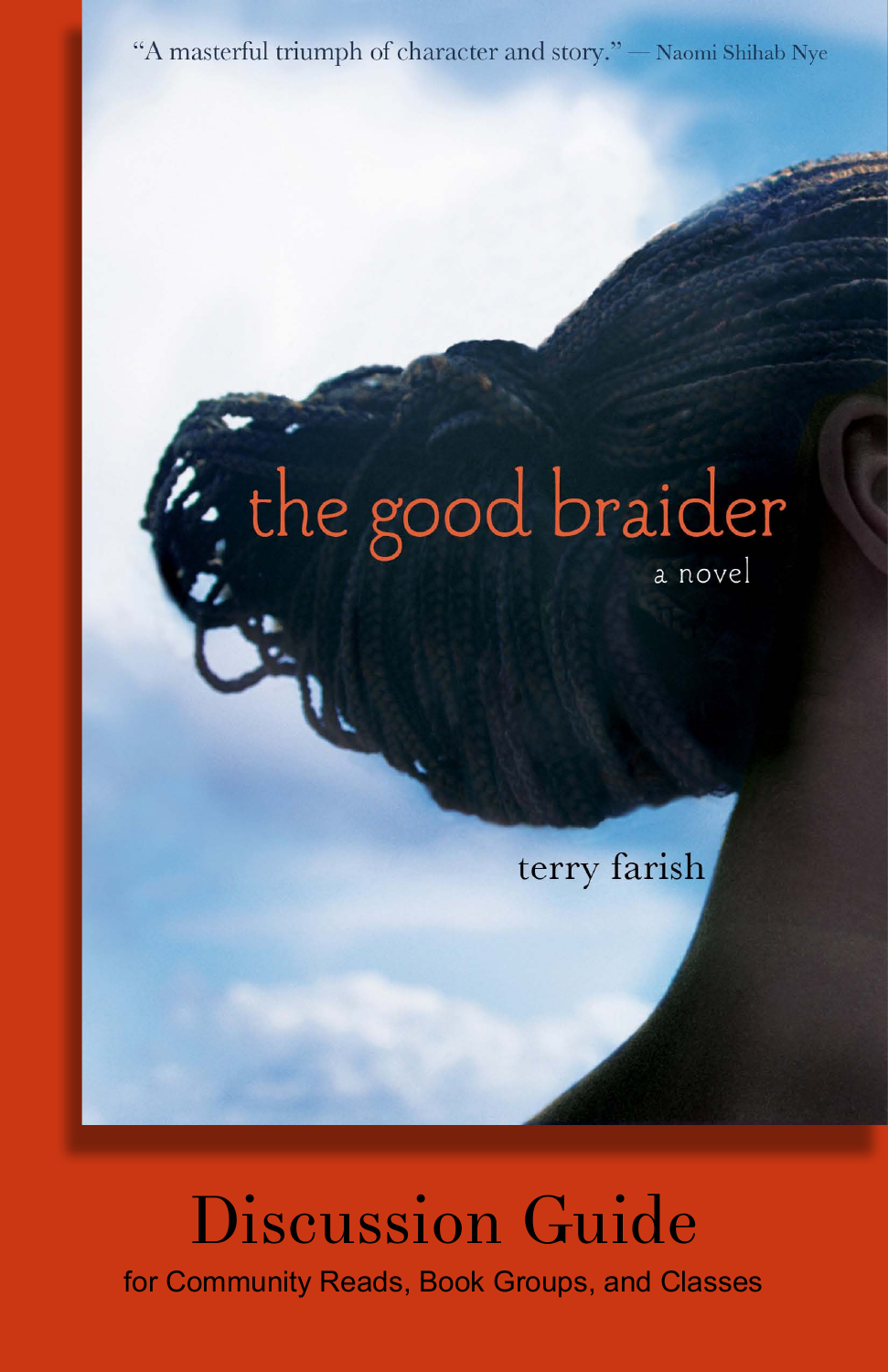# About the novel

In spare free verse, Viola tells the story of her family's journey from war-torn Sudan, to Cairo, and finally to Portland, Maine. Here, in the sometimes too close embrace of the local Southern Sudanese Community, she dreams of South Sudan while she tries to navigate the strange world of America - a world where a girl can wear a short skirt, get a tattoo or even date a boy; a world that puts her into sharp conflict with her traditional mother who, like Viola, is struggling to braid together the strands of a displaced life. The Good Braider is an intimate story of escape and survival, and also the universal tale of a young immigrant's struggle to build a life on the cusp of two cultures.

## Themes

- Immigration and acculturation
- Mothers and daughters
- • Displacement and refugee resettlement
- The power of education
- • Cross-group friendships
- • Cross-generational conflict
- • Rape as an act of war

Personal resilience

## **Characters**

Viola a 17-year old Sudanese American Tereza her mother Francis Viola's little brother Habuba Viola's grandmother Gwendolyn friend and neighbor in Juba, Sudan Lokolumbe Viola's friend in Cairo

#### Poni Viola's friend in Portland Jackie Viola's cousin who she meets again in Portland Lado A South Sudanese friend who works at a Portland African restaurant Mrs. Mejía Viola's ELL teacher Andrew Viola's Irish-American friend who teaches her to drive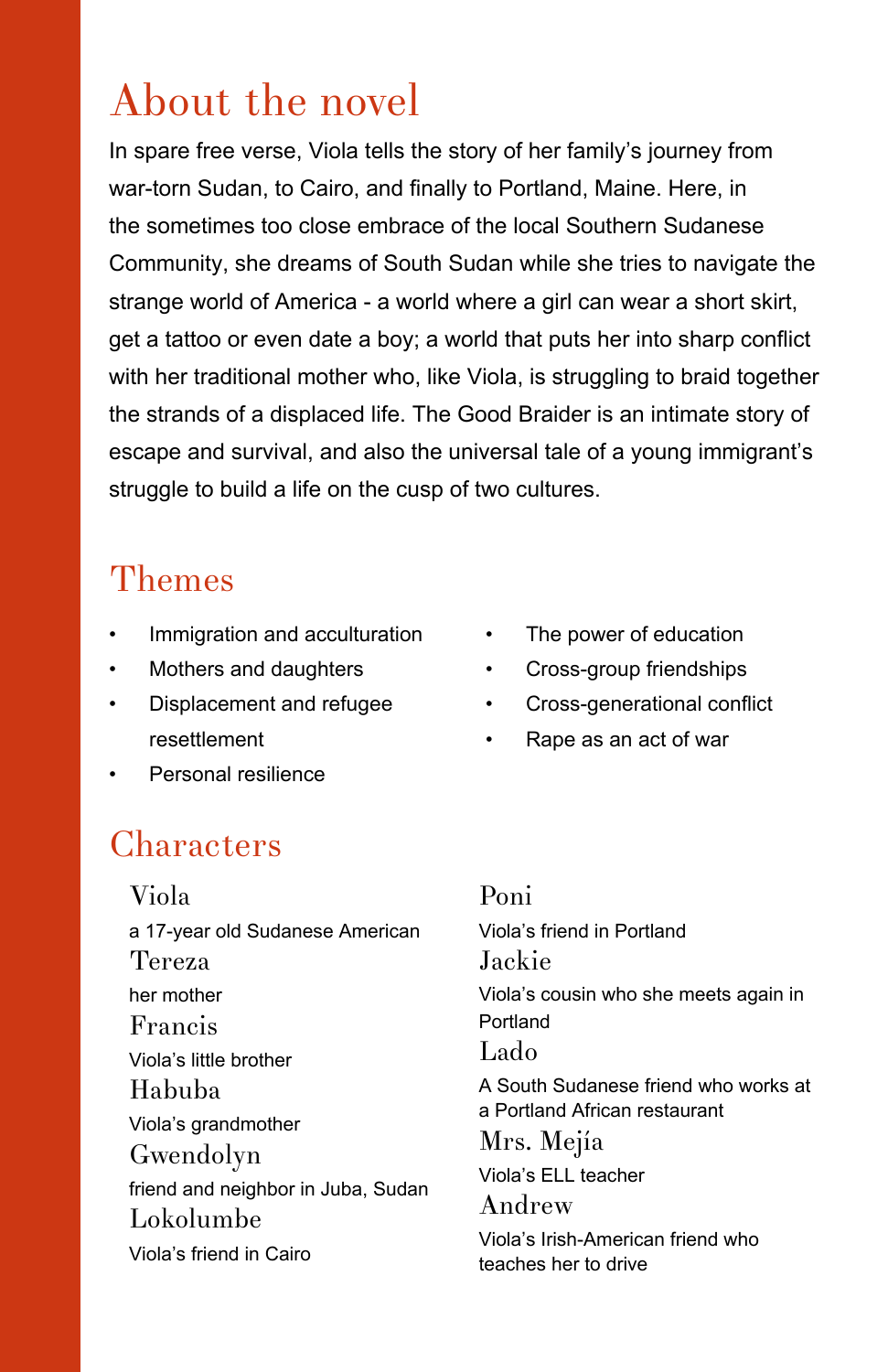# **Discuss**

1. "All men in Sudan will want to marry you," Viola's mother tells her in Part I of the novel. "You are a girl from Juba." (p. 19) What do these lines tell you about Viola when you first meet her? How would you describe her relationship with her mother while they live in Sudan?

 $2.$  How do Viola and her mother's relationship change once they are in the U.S.?

 $3.$  Were you surprised about the obstacles Viola and her mother faced once they were "safe" in America.

 $\overline{4}$ . When Viola invites Andrew to her apartment, she realizes that her house is very "African." (Pages 130-132). Look around your home, are there things that have been passed down or saved from your family or a former country?

5. Some scholars such as Eric Reeves of Smith College and journalists such as Nicholas Kristoff of the *New York Times* build a strong case for the responsibility of the U.S. to intervene to protect the people of South Sudan and Darfur from continuing aerial bombardments and atrocities from the Sudan Armed Forces. How do you see the U.S. role in Sudan?

 $6.$  "I am not doing well. I am not American. Or Sudanese. I am not in Sudan and not really in Maine. Or maybe I'm in both at the same time. I'm in some place I'm making up." Viola is caught between two cultures and countries. Have you ever felt pulled strongly in two different directions?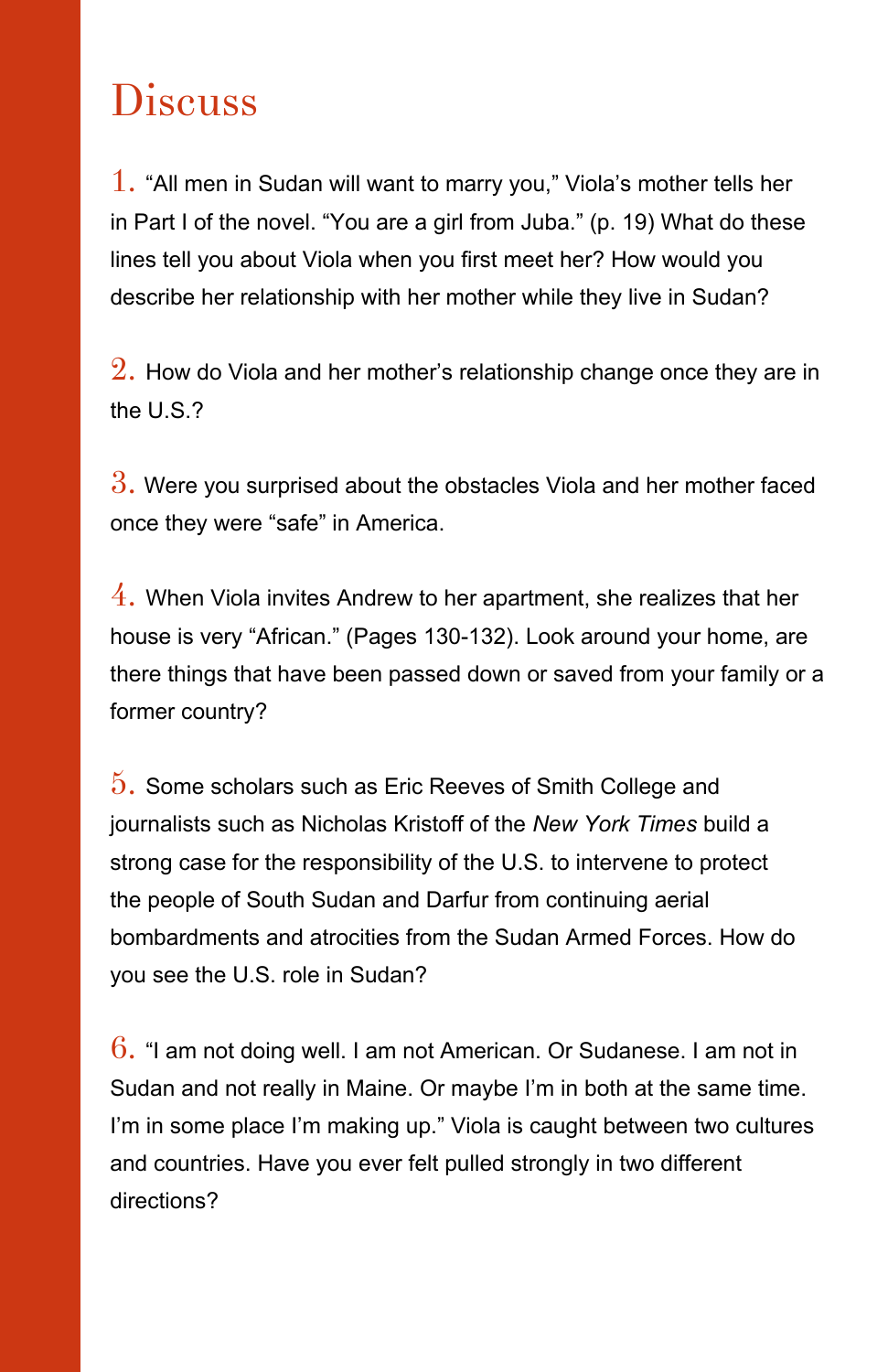$\%$ . What has Viola gained by coming to Portland, Maine as a refugee? What has she lost by leaving her home in Juba, South Sudan?

8. Viola's mother allows her to spend time alone with Lokolumbe, but is angry when she is alone with Andrew. Why does her mother view the two boys differently? Have you had a friendship or relationship with someone with a background very different from yours?

9. The poet Naomi Shihab Nye wrote about the main character, Viola: "You will never again encounter a refugee from anywhere without remembering Viola and her family." Do you see similarities across cultures and time periods in refugees' journeys to make a new country their home?

 $10.$  In many ways, Viola's mother tells her daughter who she is. What do you remember your parents saying about you as a child? Do they still say it?

 $11.$  When did you or your ancestors come to the U.S.? Did you or they share any of Viola's experiences of immigration?



©Kate Philbrick View Kate Philbrick's documentary photos of Sudanese families at <http://katephoto.com/braids/braids.php>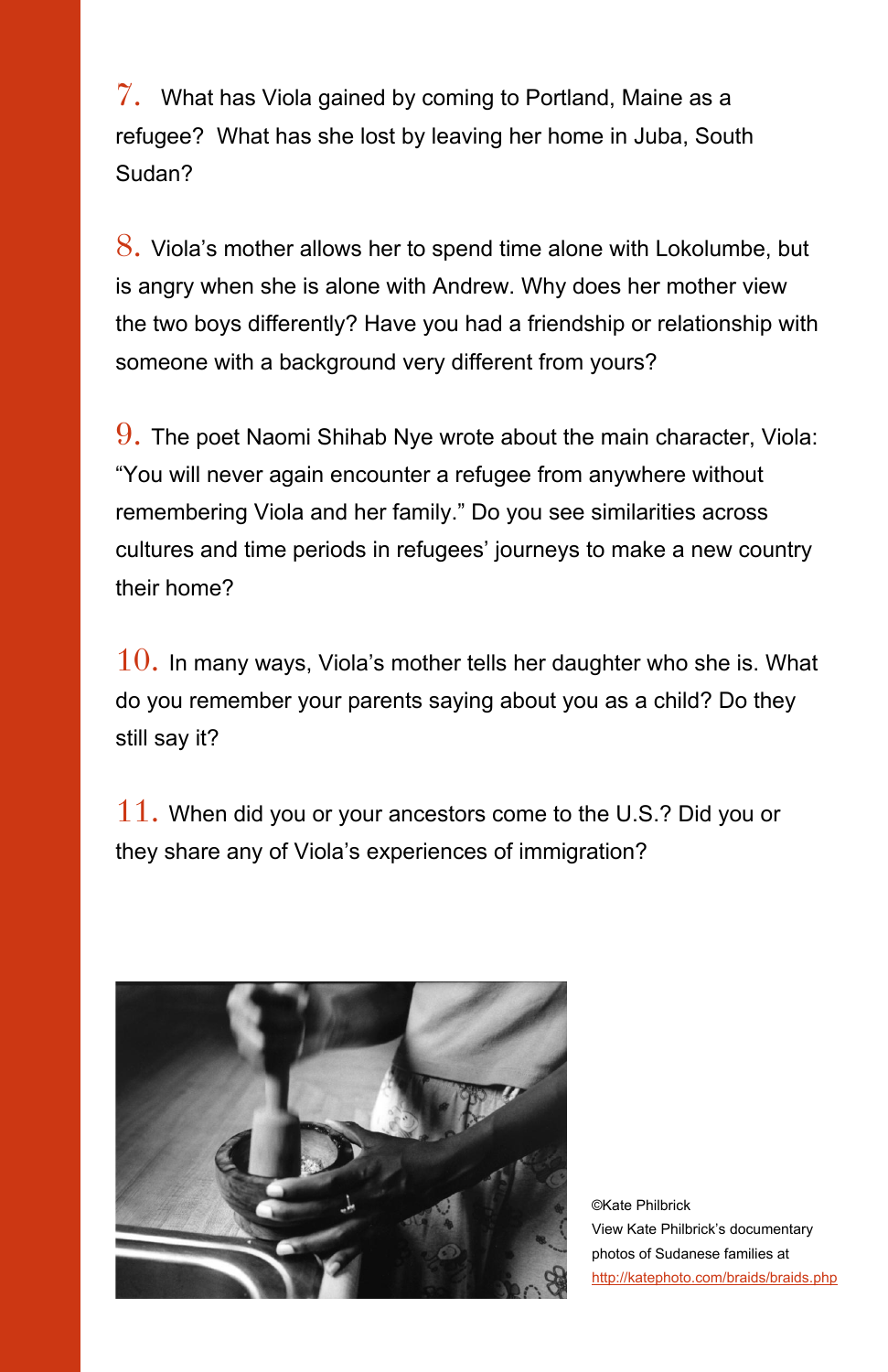# Explore

## Historical note

The novel opens in Juba, in southern Sudan in 1999 during the decadeslong war between the north and south of the country. The story is fiction, but set in the political context of the civil war. Viola and her family are southern Sudanese. People of southern Sudan identify with African cultures and practice tribal faiths and Christianity. The people of northern Sudan are predominantly Muslim and identify with Arab cultures. These two regions have been at war for more than fifty years. Two million people of the South were killed in the wars that the International Criminal Court identifies as genocide. The ICC issued a warrant of arrest for President of Sudan Omar al-Bashir for atrocities against the people

of southern Sudan and the western region of Darfur. In 2005, al-Bashir and southern Sudanese rebel leader, John Garang, signed the Comprehensive Peace Accord bringing an end for a time to direct conflict in the south. In 2011, South Sudan became an independent nation with Juba as the capital city. The Good Braider concludes in Portland, before the Peace Accord of 2005 is signed.



Even though South Sudan

exists as an independent nation, Sudan

Armed Forces atrocities continue against civilians and humanitarian workers in Darfur and regions on the border between Sudan and South Sudan.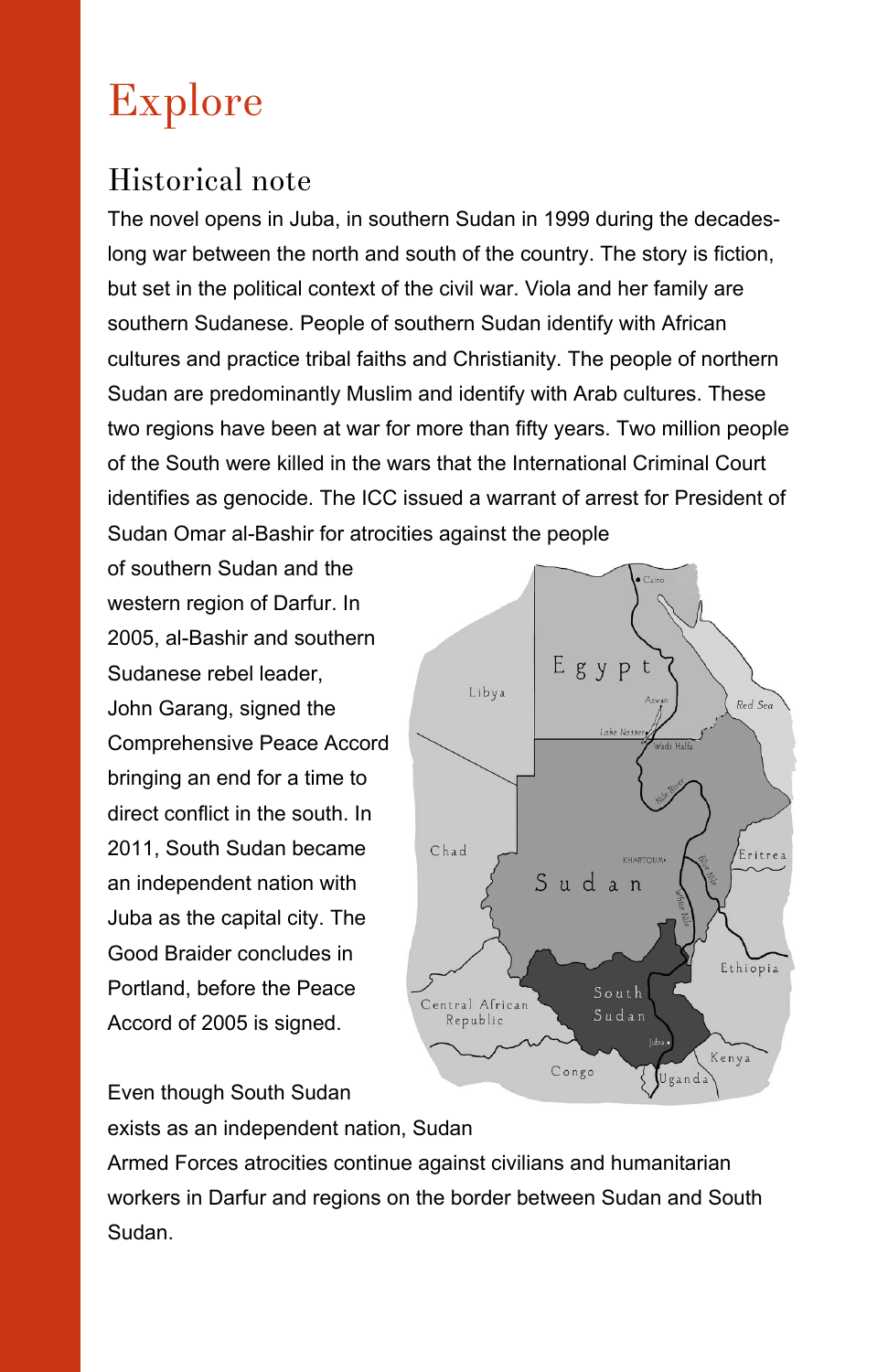## Learn

## About Sudan

[Good Braider.com](http://goodbraider.com/researching-) "Researching South Sudan," an annotated list of some the sources used in writing the novel. http://goodbraider.com

[Internal Displacement Monitoring Center](http://www.internal-displacement.org/countries/sudan
) "Sudan: A worsening displacement crisis in need of a comprehensive response." http://www.internal-displacement.org/countries/sudan

[Sudanreeves](http://www.sudanreeves.org) Sudan Reseach, Analysis, and Advocacy by Eric Reeves http://sudanreeves.org

## About Refugees

[CAL Center for Applied Linguistics](http://www.cal.org/) Improving Communication through a better understanding of language and culture http://www.cal.org/

[The Spring Institute for Intercultural Learning](http://www.springinstitute.org) The Receiving Communities Toolkit: A Guide for Engaging Mainstream America in Immigration Integration<br>http://www.springinstitute.org/

[Welcoming America](http://www.welcomingamerica.org/) a national grassroots-driven collaborative that works to promote mutual respect and cooperation Top of Form between foreignborn and U.S.-born Americans.<br>http://www.welcomingamerica.org/

## On Literacy and Literature

[Elephant Rag](http://www.elephantrag.blogspot.com) a blog on multicultural literature for teens and children http://elephantrag.blogspot.com

[I'm Your Neighbor](http://imyourneighborbooks.curiouscitydpw.com/category/im-your-neighbor-news/) on using stories featuring immigrant cultures to build communities Imyourneighborbooks.org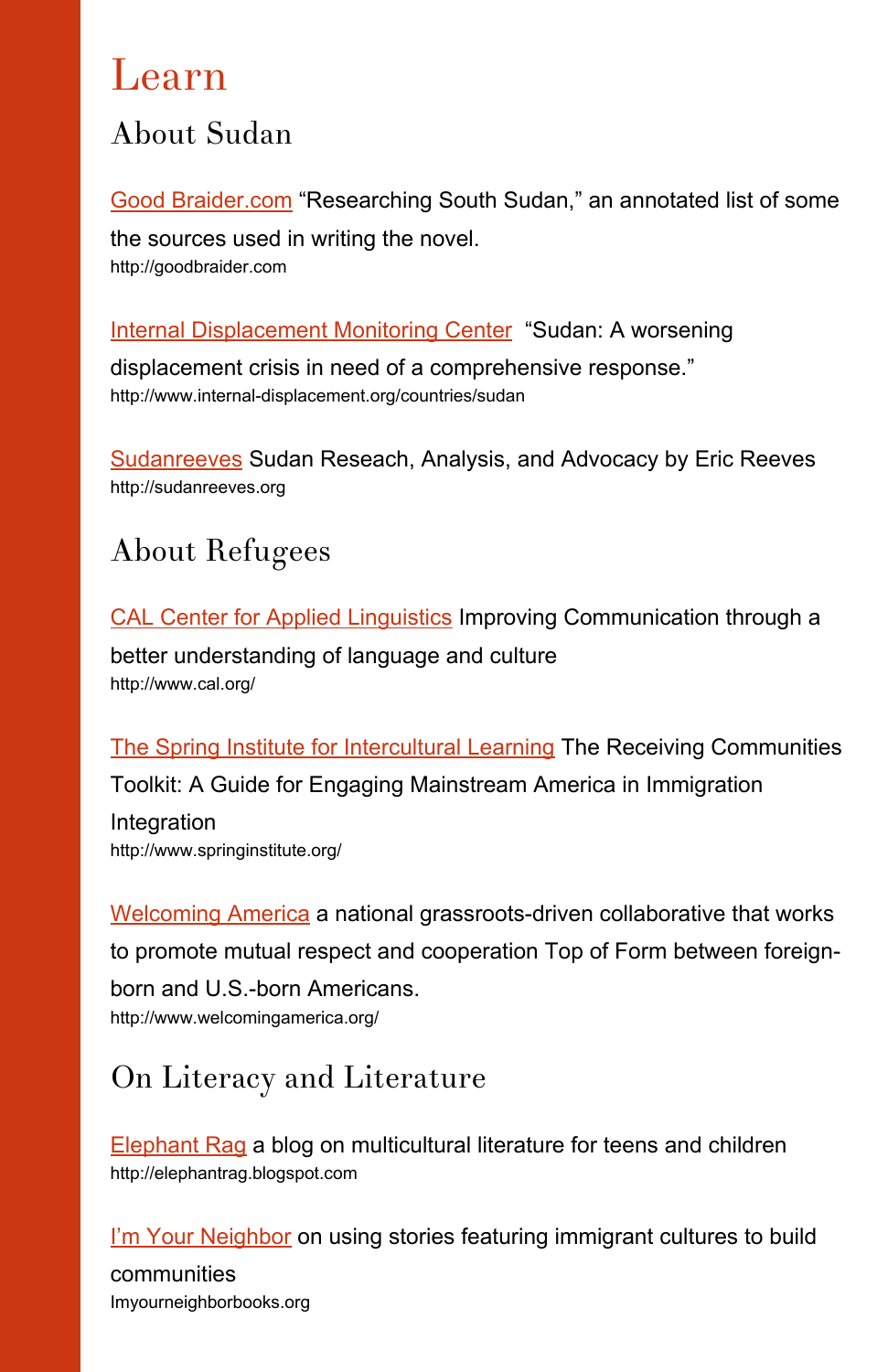[Story of a Pumpkin](https://www.facebook.com/thestoryofapumpkin) follows the New Hampshire Humanities Council

Bhutanese Nepali Folktale Project https://www.facebook.com/thestoryofapumpkin

[Notable Books for a Global Society](http://clrsig.org/nbgs.php) http://clrsig.org/nbgs.php

[Picturing Writing](http://www.picturingwriting.org) Beth Olshansky works with children, including immigrant children, to draw and write their stories and build literacy skills http://www.picturingwriting.org/

# Celebrating the Culture Engage

The Friendship Kitchen Cooking from South Sudan<br>http://pubs.asetts.org.au/South%20Sudanese%20Cookbook%20complete.pdf

[World Food Night](http://www.worldfoodnight.org.uk/#recipes) http://www.worldfoodnight.org.uk/#recipes

Listen to the Congolese musician **Koffi Olomide**<br>https://myspace.com/mopaomokonzi/music/songs

Listen to the music of South Sudanese-American musician [OD Bonny](https://soundcloud.com/odbonny) https://soundcloud.com/odbonny

Listen to "[A Girl from Juba](http://www.youtube.com/watch?v=sxd1swIZwHg&noredirect=1)" the music video OD Bonny created in honor of *The Good Braider*. It features

settings from the novel in Portland, Cairo, and South Sudan. http://www.youtube.com/watch?v=sxd1swIZwHg &noredirect=1

Chris McMahan (actor), OD Bonny (musician), and Terry. OD, from South Sudan, created a music video, "A Girl from Juba" in honor of Viola in *The Good Braider*.

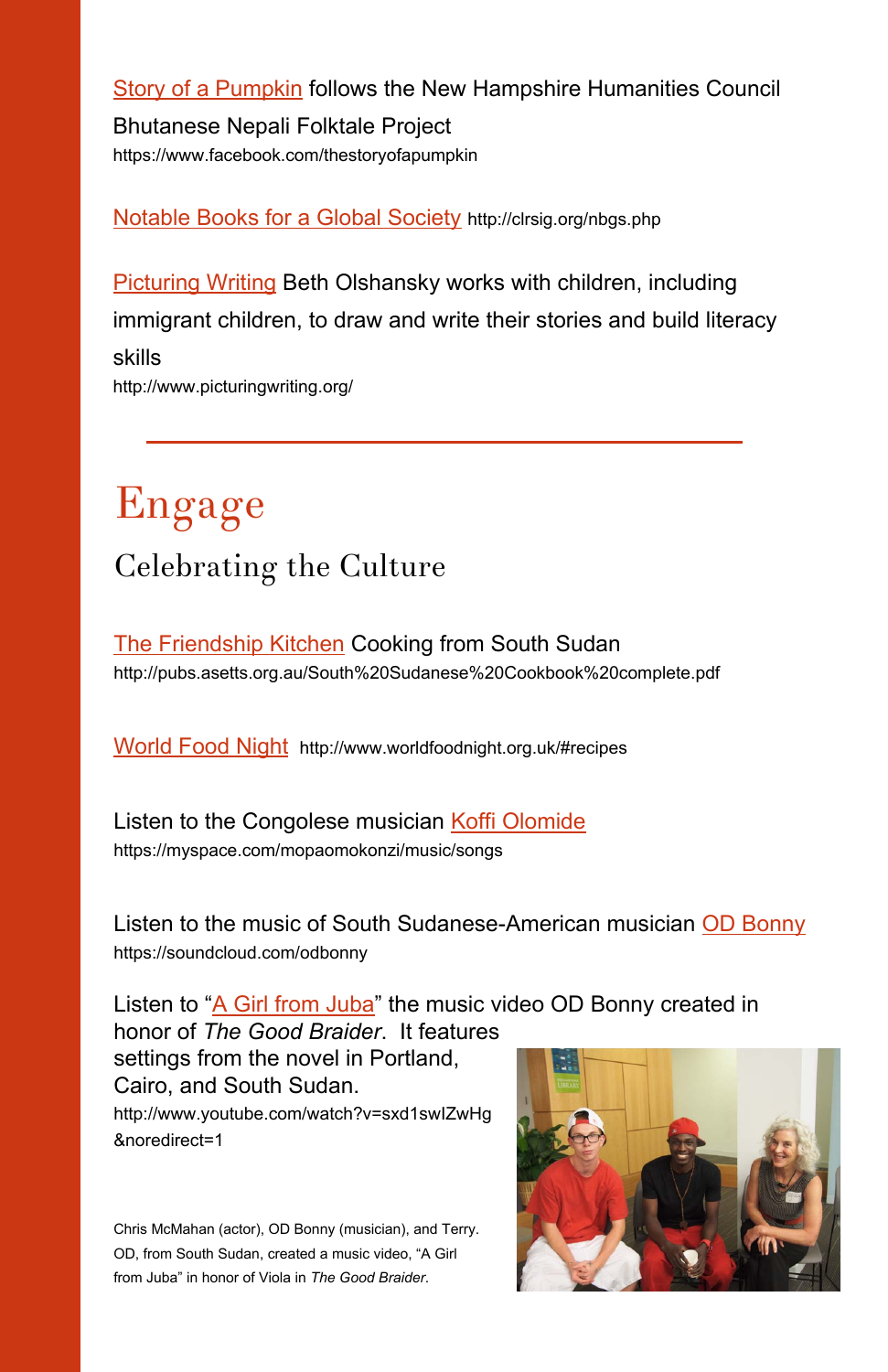# Read

*Between Two Rivers* by Aruna Kenyi

*Escape from Slavery* by Francis Bok

*Home of the Brave* by Katherine Applegate

*A Long Walk to Water* by Linda Sue Park

*Making it Home: Real-life Stories from Children Forced to Flee* with an introduction by Beverley Naidoo

*Of Beetles and Angels* by Mawi Asgedon

*They Poured Fire on Us From the Sky* by Benson Deng, Alephonsion Deng, and Benjamin Ajak

*War Child: A Child Soldier's Story* by Emmanuel Jal

*What is the What* by Dave Eggers

# Awards for The Good Braider

- An American Library Association Best Book for Young Adults
- Winner of The Boston Authors Club Young Reader Award
- *• A School Library Journal* Best Book of the Year
- The Lupine Award presented by the Maine Library Association
- A Bank Street College of Education Best Book of the Year
- Georgia Peach Book Award Finalist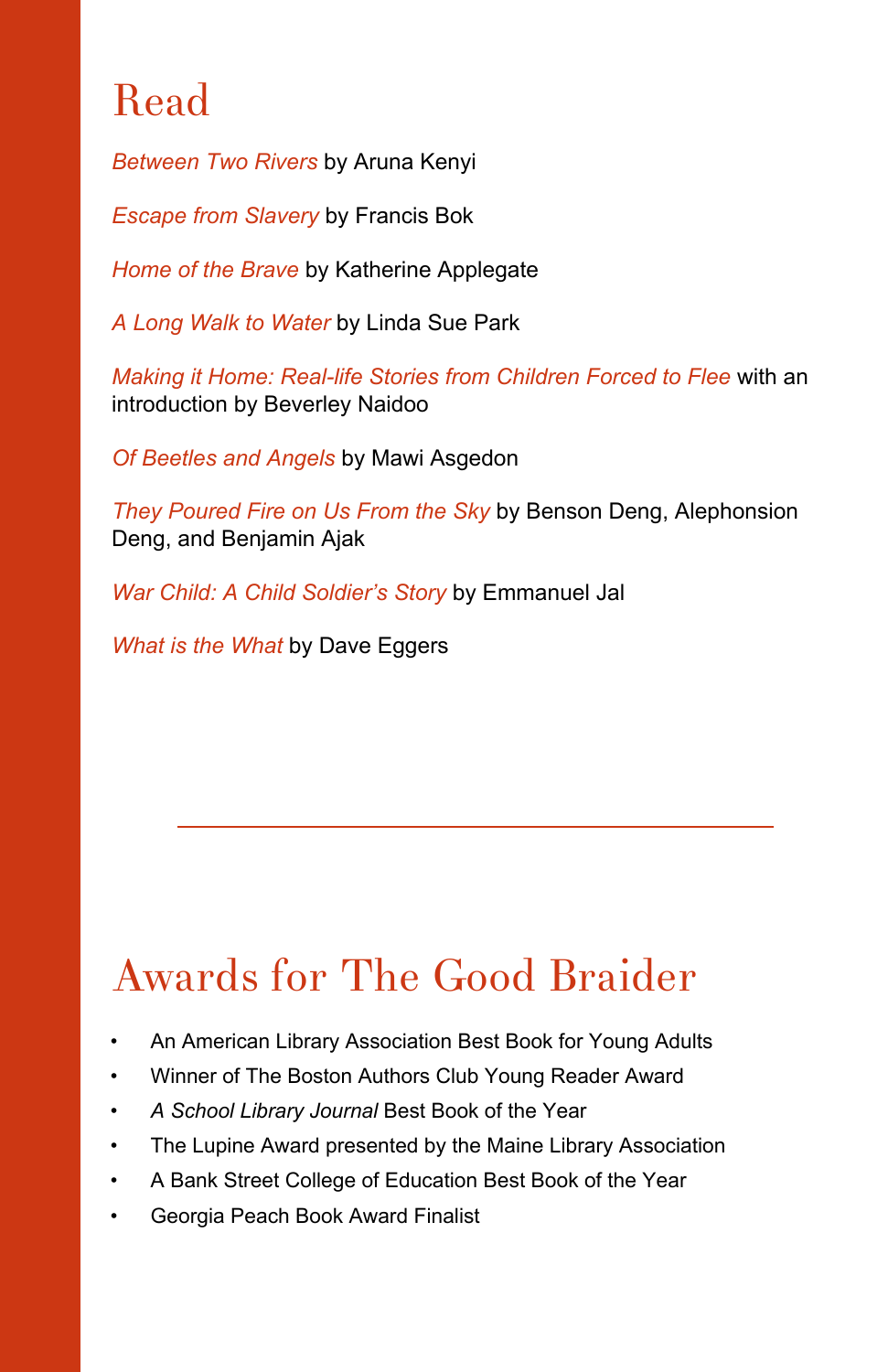# Reviews

"Like Max Bixler's adult book, *The Lost Boys of Sudan*, this powerful novel tells today's refugee story.… An essential addition to the *Booklist* Core Collection feature, "The New Immigration Story." Hazel Rochman, Starred Review, *Booklist*

"While Farish so lyrically and poignantly captures Viola's wrenching experience leaving her home, navigating the waiting game of refugee life, and acculturating into the United States, she's equally successful in teasing out sweet moments of friendship and universal teenage experiences. Viola's memorable, affecting voice will go far to help students step outside of their own experience and walk a mile in another's shoes." Jill Heritage Maza, Starred Review, *School Library Journal*

"Conceived over the course of 10 years, and drawing on ethnographic research conducted in local kitchens, living rooms, and Kennedy Park, this young-adult novel is a searing, stark, and ultimately hopeful account of what it means to be a young woman coming of age in a complicated world." *Portland Phoenix*

"Viola's relationship with her mother is among the most complex themes of the book and will surely be among the most troubling for American readers. Viola begins very quietly to assert her independence, and when doing so causes her mother to act in a way most of us would deem unthinkable, she responds by calling the authorities. The incident highlights the enormous generational/culture clash many refugee families face here in America." *Concord Monitor*

"What makes a life better? And who is in control of defining what better means? Farish honestly illuminates a culture foreign to most Americans and sensitively addresses the complexities of American life for those outside the mainstream." *Washington Independent Review of Books*

"This is a story written with the power of an elephant.[Farish's] spare words open your heart to grace and beauty." *The Pirate Tree: Social Justice and Children's Literature*